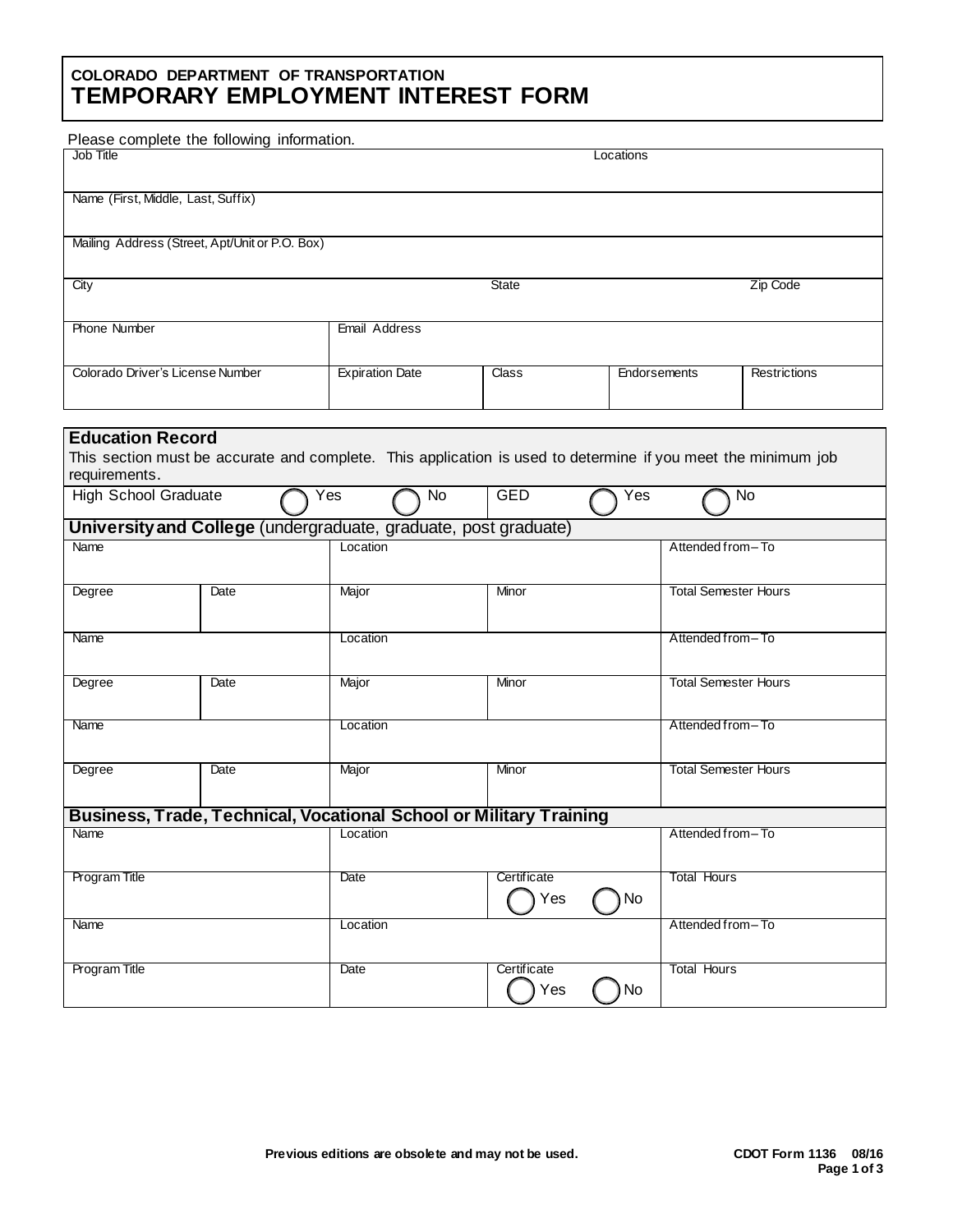### **COLORADO DEPARTMENT OF TRANSPORTATION TEMPORARY EMPLOYMENT INTEREST FORM**

### **License/Certifications/Registrations**

| If a license/certification/registration is required for the job for which you are applying (e.g. Welder, Professional |  |
|-----------------------------------------------------------------------------------------------------------------------|--|
| Engineer, etc.) complete the following:                                                                               |  |

| License Type | License Number | <b>Expiration Date</b> |
|--------------|----------------|------------------------|
|              |                |                        |
| License Type | License Number | <b>Expiration Date</b> |
|              |                |                        |

#### **Employment History**

List your employment history starting with your most recent job, including part-time, temporary, and volunteer jobs. If more than one job was held with a given organization, list each job as a separate period of employment. Under duties clearly describe the task you performed, technical or other responsibilities as they related to the job. Be complete and specific in detailing of duties. If it is found the information provided is untrue or falsified, you will not be considered for a job with the State of Colorado.

| Employer                                     | Your Job Title |       |                                   |
|----------------------------------------------|----------------|-------|-----------------------------------|
|                                              |                |       | Dates of Employment               |
| Address                                      |                |       | From                              |
|                                              |                |       |                                   |
| Supervisor Name                              | Title          | Phone | To                                |
|                                              |                |       |                                   |
| Describe your job responsibilities and tasks |                |       | Hours Per Week                    |
|                                              |                |       |                                   |
|                                              |                |       | <b>Hourly Salary</b>              |
|                                              |                |       |                                   |
|                                              |                |       |                                   |
| Reason for leaving                           |                |       | Number of Employees<br>Supervised |
|                                              |                |       |                                   |

| Employer                                     | Your Job Title |       |                      |
|----------------------------------------------|----------------|-------|----------------------|
|                                              |                |       | Dates of Employment  |
| Address                                      |                |       | From                 |
|                                              |                |       |                      |
| <b>Supervisor Name</b>                       | Title          | Phone | To                   |
|                                              |                |       |                      |
| Describe your job responsibilities and tasks |                |       | Hours Per Week       |
|                                              |                |       |                      |
|                                              |                |       | <b>Hourly Salary</b> |
|                                              |                |       |                      |
|                                              |                |       |                      |
| Reason for leaving                           |                |       | Number of Employees  |
|                                              |                |       | Supervised           |
|                                              |                |       |                      |